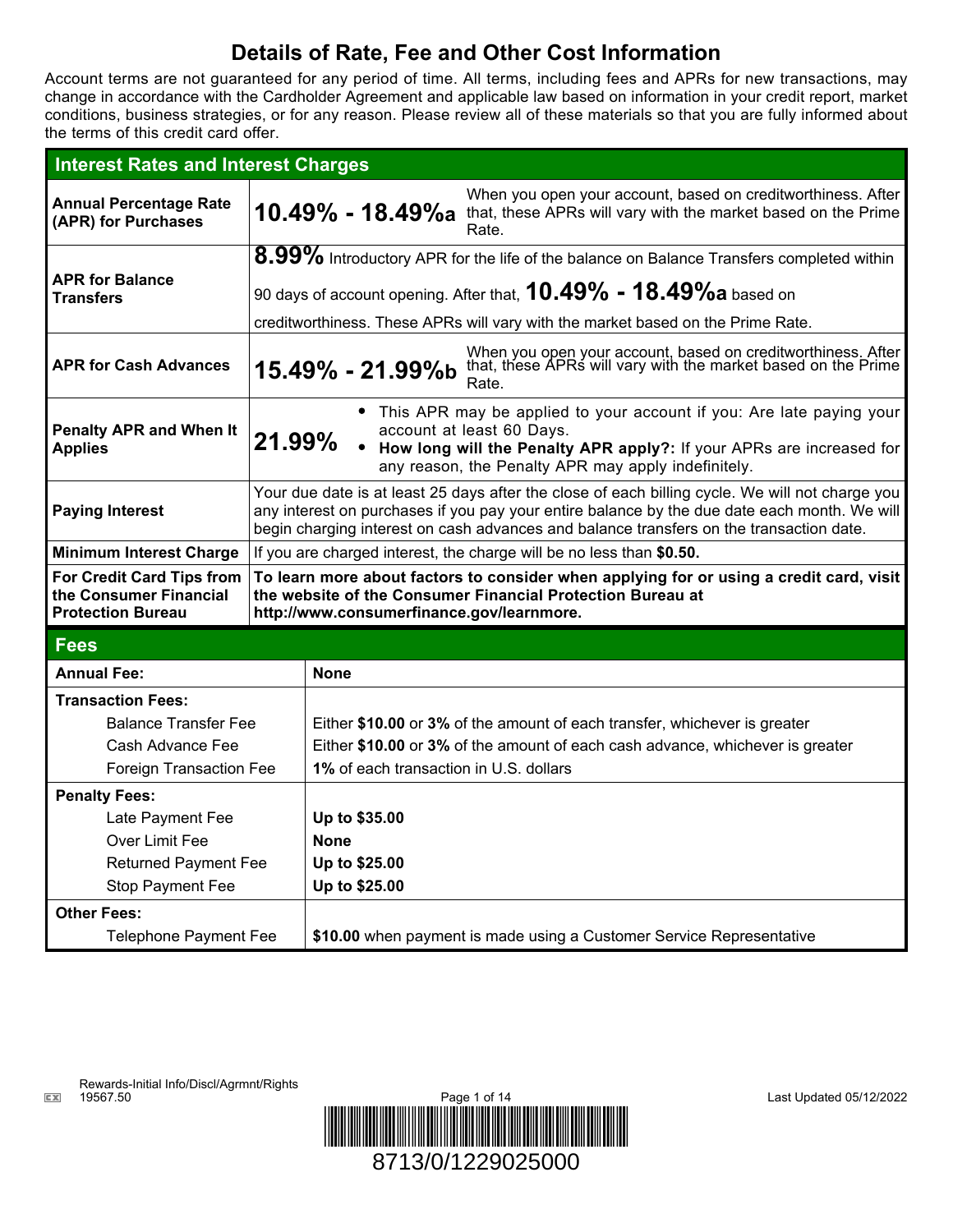**How We Will Calculate Your Balance: We use a method called "Average Daily Balance (including new purchases)." Prime Rate: Variable APRs are based on the 4.00% Prime Rate as of 05/09/2022.**

**<sup>a</sup> We add 6.49% - 14.49% (depending on creditworthiness) to the Prime Rate to determine the Purchase and Balance Transfer APR.**

**<sup>b</sup> We add 11.49% - 19.49% (depending on creditworthiness) to the Prime Rate to determine the Cash Advance APR. The maximum APR will be 21.99%.**

**Loss of Introductory APR: We may end your Introductory APR and apply the Penalty APR if you are late paying your account at least 60 days.**

#### **IMPORTANT INFORMATION ABOUT PROCEDURES FOR OPENING A NEW ACCOUNT**

To help the government fight the funding of terrorism and money laundering activities, Federal law requires all financial institutions to obtain, verify, and record information that identifies each person who opens an account. What this means for you: when you open an account, we will ask for your name, address, date of birth, and other information that will allow us to identify you. We may ask to see your driver's license or other identifying documents or ask you questions to further confirm your identity.

#### **CURRENT ACCOUNT INFORMATION**

Current Account information is available by mailing us at Northwest Bank, Credit Card Programs, PO Box 788, Warren, Pennsylvania 16365 or call toll free: (877) 300-5768.

#### **REWARDS DISCLOSURE**

Your Northwest Rewards Visa is automatically enrolled in the uChoose® Rewards Bonus Point Program. The Program Rules are as follows:

- 1. Earn one (1) point for every \$1 dollar of a qualifying credit card purchase. A qualifying purchase shall mean: (i) a transaction that is charged to an eligible credit card account, and (ii) a transaction that appears on your statement during the rewards program period. Points are deducted for returns. No Points are earned for finance charges, fees, balance transfers, cash advances, convenience checks, ATM withdrawals, foreign transaction currency conversion charges or insurance charges posted to your account.
- 2. Points can be used to order only rewards available at www.uchooserewards.com. Point requirements assigned to any reward are subject to change from time to time without notice, and rewards may be substituted at any time.
- 3. Points have no cash value. Points cannot be exchanged for cash or credit; used with any other offer, promotion or discount; combined with cash to obtain any rewards; or, earned from or transferred to any other credit and/ or debit card, account or rewards program, unless otherwise specified.
- 4. Your account must be open and in good standing (i.e., not cancelled, terminated by either party or otherwise not available for your use as a payment method) at the time your order is received for processing. Northwest reserves the right to suspend your participation in the Rewards Bonus Point Program until the account is in good standing.
- 5. Reward Points will be good for a minimum of 3 years (36 months). Reward Points will accumulate for 4 years (48 months) on your account before the oldest 12 month's Reward Points expire. At 36 months, you will be notified of the total number of Reward Points that were accumulated in the first 12 months, and you will have the opportunity to redeem these points before they expire at month 48.
- 6. The Rewards Program may be modified, suspended or cancelled, and the redemption value of already accumulated points may be changed, at any time without notice and without restriction or penalty. Changes to the Rewards Program may include, but are not limited to, modifications that affect point accrual and/or expire points based on the term, age and expiration date of the selected option(s). Reward orders must be received on or before the Reward Program end and/or point expiration date. Points may be forfeited due to rules violations. This Rewards Program is void where prohibited or restricted by law. You are responsible for any applicable federal, state or local taxes.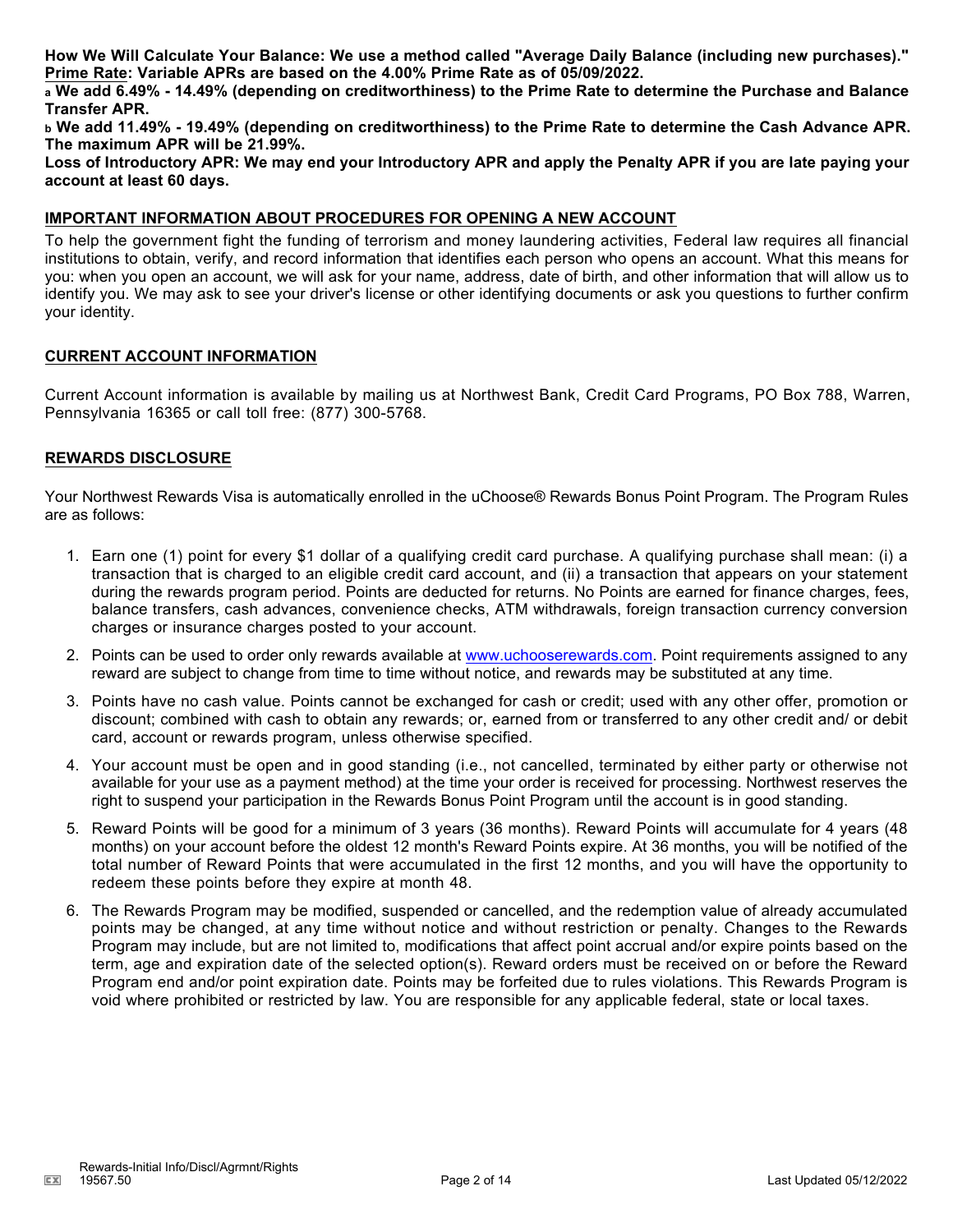# **INITIAL DISCLOSURES**

#### **1. Finance Charge Calculation Method**

**Cash Advances:** The Finance Charge on Cash Advances is calculated in accordance with Method A - Average Daily Balance (including current transactions) which is described as follows: The Finance Charge on cash advances begins from the date you obtained the cash advance, or the first day of the billing cycle in which it is posted to your account, whichever is later. There is no grace period.

The Finance Charges for a billing cycle are computed by applying the monthly Periodic Rate to the "average daily balance" of your account. To get the average daily balance, we take the beginning balance of your account each day, add any new purchases or cash advances, and subtract any payments, credits, non-accruing fees, and unpaid finance charges. This gives us the daily balance. Then we add up all the daily balances for the billing cycle and divide the total by the number of days in the billing cycle. We do this calculation separately for each feature such as Purchases, Cash Advances, Balance Transfers or Promotional Balances.

**Purchases:** The Finance Charge on Credit Purchases is calculated in accordance with Method G - Average Daily Balance (including current transactions) which is described as follows: To avoid incurring an additional Finance Charge on Purchases reflected on your monthly statement and, on any new Purchases appearing on your next monthly statement, you must pay the New Balance, shown on your monthly statement, on or before the Payment Due Date. The grace period for the New Balance of Purchases extends to the Payment Due Date.

The Finance Charges for a billing cycle are computed by applying the monthly Periodic Rate to the "average daily balance" of your account. To get the average daily balance, we take the beginning balance of your account each day, add any new purchases or cash advances, and subtract any payments, credits, non-accruing fees, and unpaid finance charges. This gives us the daily balance. Then we add up all the daily balances for the billing cycle and divide the total by the number of days in the billing cycle. We do this calculation separately for each feature such as Purchases, Cash Advances, Balance Transfers or Promotional Balances.

#### **2a. Periodic Rate:**

**Purchase and Balance Transfer Annual Percentage Rate: 10.49% - 18.49%\* (depending on creditworthiness) as of 05/09/2022.**

**Cash Advance Annual Percentage Rate: 15.49% - 21.99%\* (depending on creditworthiness) as of 05/09/2022.**

#### **Introductory Annual Percentage Rate: 8.99% for the life of the balance on Balance Transfers completed within 90 days of account opening.**

**\*Variable Interest Rate:** The interest rate on a variable rate Cardholder account is determined by adding a margin to the current Prime Rate. The margin, depending on creditworthiness, is 6.49% - 14.49% for Purchases and Balance Transfers and 11.49% - 19.49% for Cash Advances. The maximum Annual Percentage Rate would be 21.99%. The APR will be updated on the Northwest Bank Rewards Visa Account in accordance with the Northwest Bank Cardholder Agreement. The rate is divided by 12, the number of months in a year, to determine the periodic rate.

**Purchases and Balance Transfers:** The Periodic Rate used to compute the FINANCE CHARGE for Purchases and Balance Transfers is 0.87417% to 1.54083% per month. The corresponding Annual Percentage Rate is 10.49% to 18.49%. **Cash Advances:** The Periodic Rate used to compute the FINANCE CHARGE for Cash Advances is 1.29083% to 1.83250% per month. The corresponding Annual Percentage Rate is 15.49% to 21.99%. **Introductory Balance Transfers:** The Periodic Rate used to compute the FINANCE CHARGE for Introductory Balance Transfers is 0.74917% per month. The corresponding Annual Percentage Rate is 8.99%. To qualify for this Introductory Offer, Balance Transfer(s) must be completed within 90 days of account opening. This Introductory Offer will apply for the life of the balance.

#### **2b. Non-Standard Default Interest Rate**

An account is considered in default should you fail to comply with any of the terms of this Agreement. In the event of bankruptcy, insolvency, incompetency, fraud or any other default event listed in the Agreement, we may close your account and if your payment becomes 60 days late in part or in full, we may raise your interest rate on all balances, including those that qualified for the Introductory Offer, to the legal maximum allowed. **The maximum Annual Percentage Rate would be 21.99%.** Your former interest rate will be reinstated if your total minimum monthly payment is paid on time for six (6) consecutive months.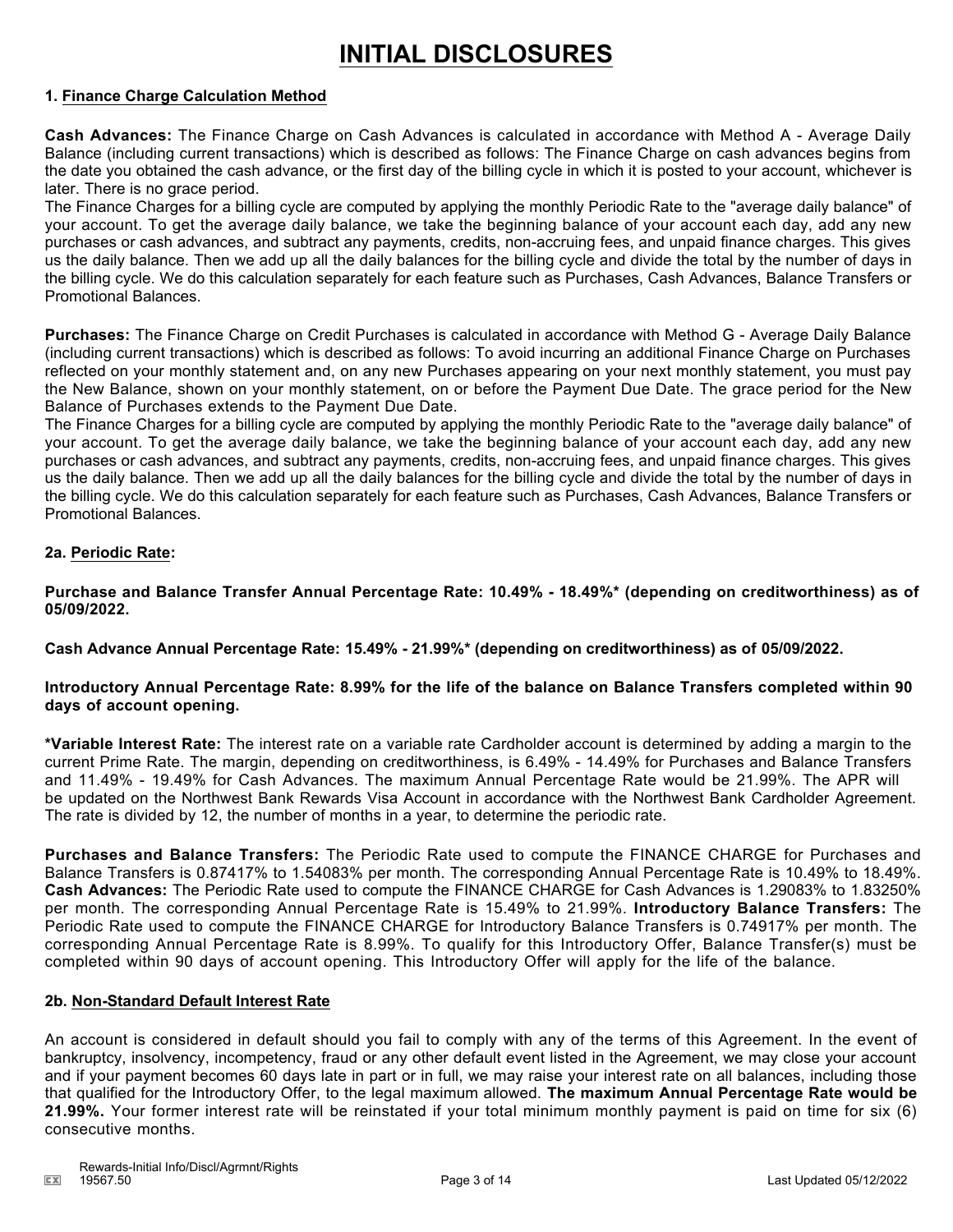#### **3. Minimum Periodic Payment**

You may pay your total outstanding balance at any time. Each billing cycle, you must pay at least the Total Minimum Payment Due shown on your monthly statement by its Payment Due Date. The Total Minimum Payment Due will always equal at least \$25.00. Subject to this limitation, your Total Minimum Payment Due is calculated as the sum of the following, rounded up to the nearest dollar: (1) 2.0% of the New Balance (2) any Over Limit Amount (3) any Past Due Amount. The Total Minimum Payment Due will not be greater than your New Balance Total. If a payment is credited to your account but is returned unpaid in a later billing cycle, we will recalculate the Total Minimum Payment Due for the billing cycle in which the payment was originally credited.

#### **4. Other Charges:**

**Returned Payment Fee:** If any check or other instrument given for payment on the Card account is dishonored for any reason, a processing fee of up to **\$25.00** may be imposed.

**Stop Payment Fee:** A fee of up to **\$25.00** will be charged to your account for any request to stop payment on a check issued against your account.

**Copy Charge:** A request for a copy of any of your account records will result in a fee of **\$3.00** per copy being assessed against your account unless it is a disputed item.

**Research Fee:** A fee of **\$25.00** per hour will be assessed for time spent in researching something requested on your account. The minimum Research Fee assessed will be **\$25.00.**

**Telephone Transfer Fee:** Telephone payments made with a customer service representative will incur a fee of **\$10.00.**

**Express Mail Fee:** Requests for a rush delivery of cards will incur a fee of **\$35.00** for express delivery service. Cards sent express mail will be received within one to two business days. This fee will be added to your account balance.

**International Service (ISA) Fee:** An ISA fee of **1%** of the transaction amount may be assessed on all international transactions. A third party processor retains this **1%** as compensation for performing the currency conversion service. The currency conversion rate in effect on the processing date may differ from the rate in effect on the transaction date or posting date.

#### **5. Security Interests**

If you have executed a written agreement granting a security interest in a deposit account (savings or certificate of deposit) or other funds held by issuer to secure your obligations under this credit card plan, such accounts and/or funds are additional security for your obligations to issuer arising from the use of your Card.

#### **6. Billing Errors/Cardholder's Rights**

See separate statement enclosed entitled "Your Billing Rights" for important information regarding your rights to dispute billing errors.

#### **7. Military Lending Act**

Federal law provides important protections to members of the Armed Forces and their dependents relating to extensions of consumer credit. In general, the cost of consumer credit to a member of the Armed Forces and his or her dependent may not exceed an annual percentage rate of 36 percent. This rate must include, as applicable to the credit transaction or account: the costs associated with credit insurance premiums; fees for ancillary products sold in connection with the credit transaction; any application fee charged (other than certain application fees for specified credit transactions or accounts); and any participation fee charged (other than certain participation fees for a credit card account).

If you wish to be provided an oral disclosure, this may be obtained by contacting us, toll free, at: (888) 784-6313.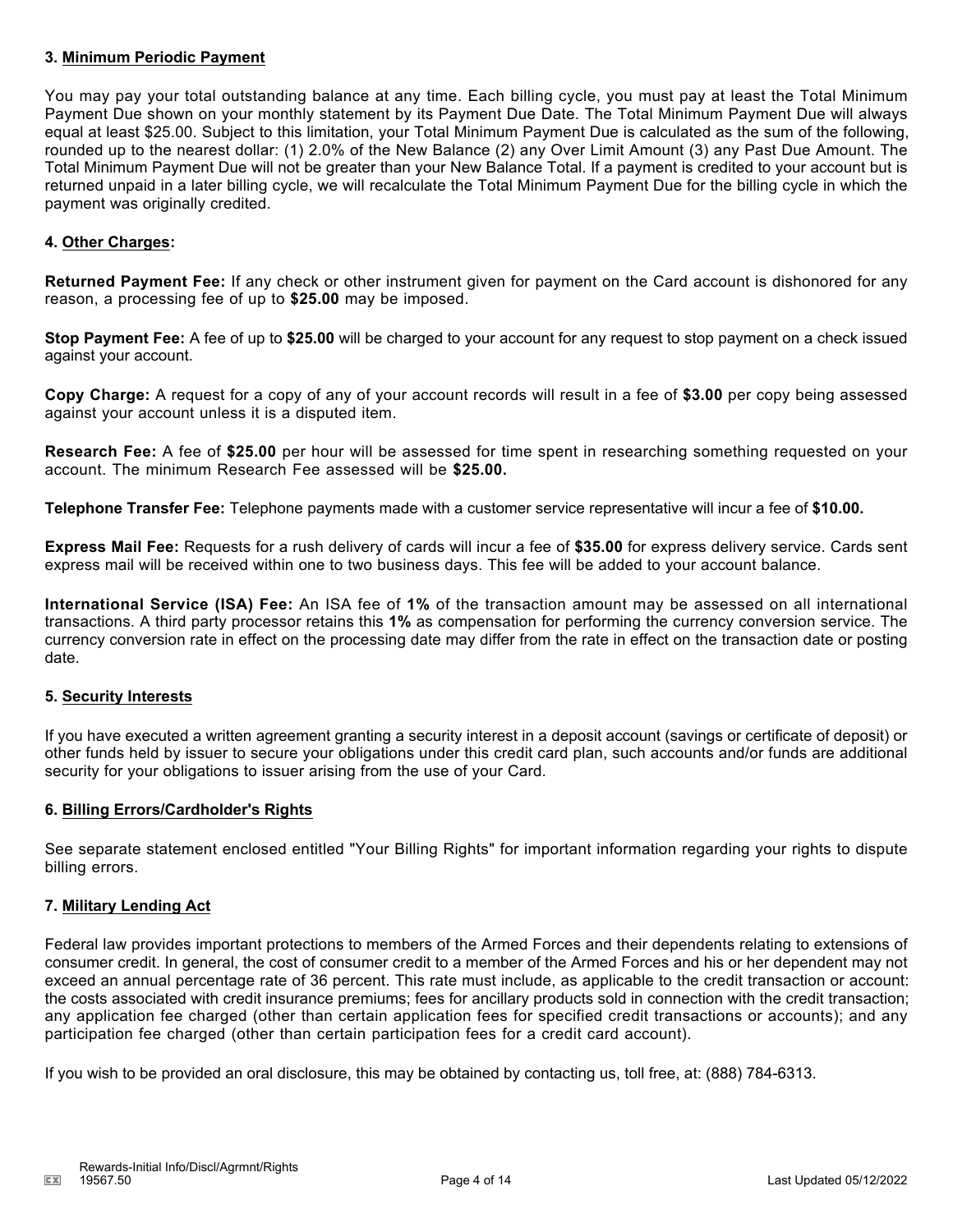# **Northwest Bank Cardholder Agreement**

#### **SECTION 1: INTRODUCTORY CONTRACT PROVISIONS**

Your Contract: This document, and any future changes to it, is your contract with us and will govern your "Account". We will refer to this document as your "Cardholder Agreement" or "Agreement." It consists of this document, "Initial Disclosures" (which will be received with your card carrier) and other documents that we may refer to as part of this Agreement. These terms also include any changes we may make to this document from time to time. By activating and/or using your credit card account, you agree to all terms and conditions contained herein, as well as changes that may be made from time to time.

**Parties to Agreement:** "We," "us," and "our" refer to Northwest Bank. "You," "your," and "yours" refer to any person (a) whose name appears on a Card or Statement or who uses this Account, or (b) who otherwise agrees to be liable on the Account.

**Changes in Terms:** *We reserve the right to amend this Agreement at any time, by adding, deleting, or changing provisions of this Agreement.* All amendments will comply with the applicable notice requirements of federal and state law that are in effect at that time.

#### *The reasons we may amend this Agreement include the following:*

- 1. Changes in regulation or legislation, or a change in the interpretation of a regulation or legislation.
- 2. Changes related to your individual credit history, such as: your risk profile, your payment or transaction patterns, balance patterns, the utilization levels of this and other accounts, credit bureau information including the age, history and type of other accounts, and the measure of risk associated with each.
- 3. Changes to overall economic and market trends, product design, and business needs.

If an amendment gives you the opportunity to reject the change, and if you reject the change in the manner provided in such amendment, we may terminate your right to receive credit and may ask you to return all credit devices as a condition of your rejection. We may replace your card with another card at any time.

**Definitions:** In addition to other terms defined throughout the Agreement, the following terms have the meaning indicated in this Section:

| APR                        | means Annual Percentage Rate.                                                                                                                                                                                            |
|----------------------------|--------------------------------------------------------------------------------------------------------------------------------------------------------------------------------------------------------------------------|
| <b>Billing Cycle</b>       | means a period of about one (1) month ending on a billing date.                                                                                                                                                          |
| Card                       | means a Northwest Bank credit card issued on your Account.                                                                                                                                                               |
| Check                      | means a check drawn on your Account.                                                                                                                                                                                     |
| <b>Unauthorized Charge</b> | means a transaction made on your Account by a person, other than any one of you, who<br>does not have actual, implied or apparent authority to make such transaction, and from<br>which none of you receive any benefit. |
| <b>Statement</b>           | means an Account billing statement.                                                                                                                                                                                      |

### **SECTION 2: USE OF YOUR ACCOUNT**

**Consumer Account:** In addition to any other contractual or legal restrictions, the use of your Account is a Consumer Account and is not permitted to be used for business purposes.

**Legal Transactions and Other Account Limitations:** You may not use this account to make a payment on this or any other credit account with us or our affiliates. You may not use or permit your account to be used to make any illegal transaction. You will only use your account for transactions that are legal where you conduct them. For example, Internet gambling transactions may be illegal in your state. Display of a payment card logo by an online merchant does not mean that an Internet transaction is legal where you conduct it. We may charge your account for such transactions. We will not be liable if you engage in an illegal transaction. We may deny authorization of any transactions identified as Internet gambling. You may not use your account to conduct transactions in any country or territory, or with any individual or entity that is subject to economic sanctions administered and enforced by the U.S. Department of the Treasury's Office of Foreign Assets Control (OFAC). Use of your account in those countries will be blocked.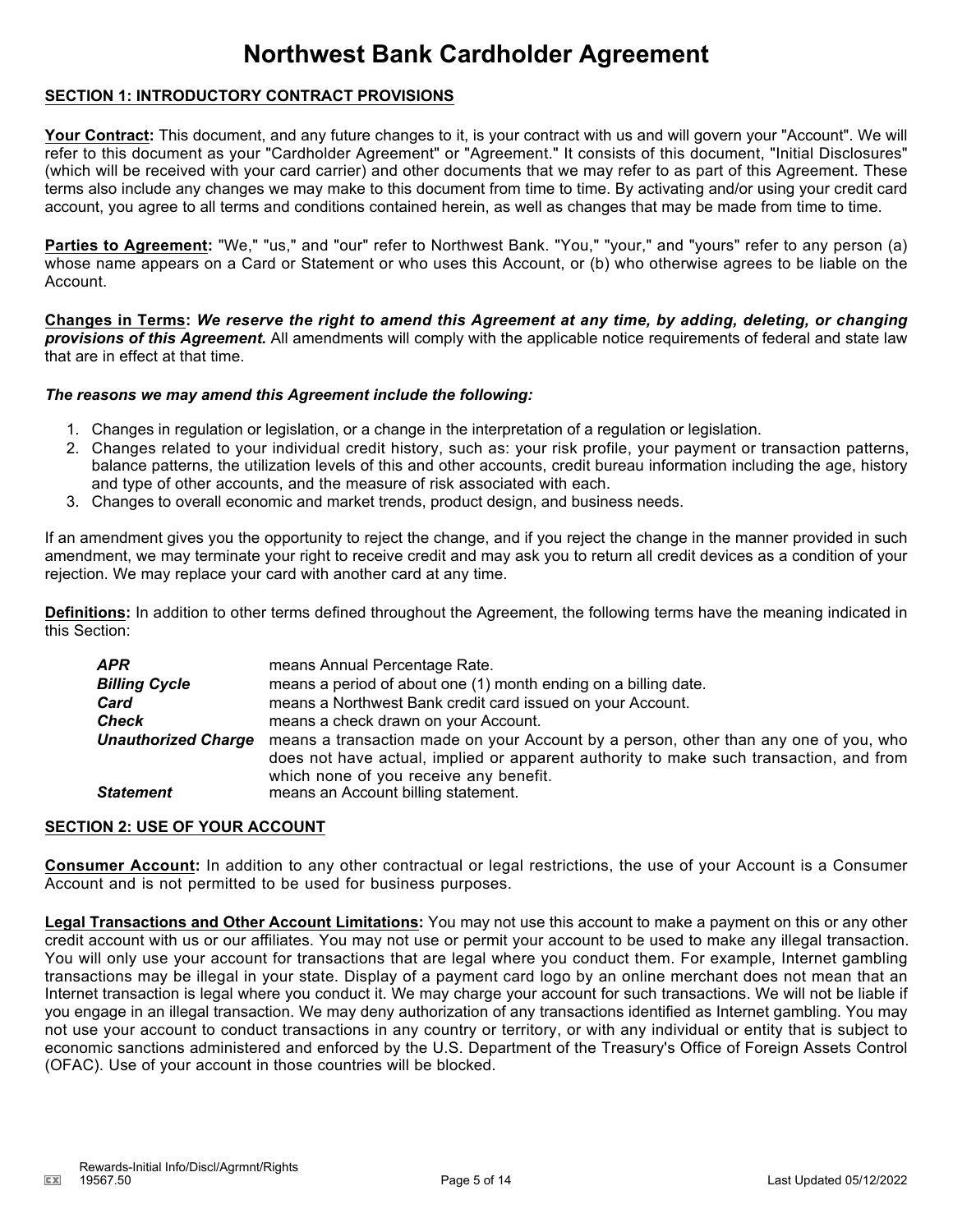**Credit Line and Cash Limit:** Your Account has a credit line "Line" shown on your card carrier or Statement. You will not allow your Account balance to exceed the amount of this Line. We may change your Line or Cash Limit at any time. We may, but are not required to, approve transactions that exceed your available Credit Limit. The entire credit line is not available for Cash Advances. Cash Limits are subject to change at Northwest's discretion. The maximum cash advance amount is limited to 50 percent of the account's credit limit. Cash advances are limited to two transactions per day. Cash advances through ATMs have a daily maximum of \$510 including ATM fees.

**Authorizations:** Some transactions require our prior authorization. We may limit the number of authorizations we give in a day. We may deny authorizations if you are in default (as defined under the Default Section), if we suspect fraudulent activity, or for other reasons. We are not liable for any failure to authorize a transaction. You are liable for any transaction we authorize even if we should not have authorized it because you are or would be in default as a result of the transaction. We are not liable for any retention of your card by us, any other financial institution, or any provider of goods or services.

**Transactions with Merchants Return Policy:** If a merchant discloses a policy such as "no returns", "no refund", "no return or credit without receipt", "as is", "store credit only", or "all sales final", you will be bound by that policy when you use your Account to buy goods or services from that merchant.

**Recurring Transactions:** Recurring preauthorized transactions occur when you authorize a merchant to automatically initiate a transaction using your account on a recurring basis. If you authorize a merchant to charge your Account for repeat transactions without your Card, you must notify the merchant when you want to discontinue the repeat transactions or if your Account is closed or if you are issued a new Account number. If we issue a new credit card with a different number or expiration date to you, we may (but are not obligated to) provide your new card number and expiration date to a merchant with whom you have set up a recurring preauthorized transaction in order to continue your recurring preauthorized transactions. Some merchants use the Visa Account Updater Service that allows them to automatically receive a new credit card number associated with your Account. Not all merchants subscribe to this service. You may opt-out of the Visa Account Updater Service by contacting the Northwest Customer Service Department at (877) 672-5678. Opt-out of the Visa Account Updater Service does not preclude Northwest from providing new Account or credit card numbers to merchants by other means.

**Use of Your Credit Card Account with a Mobile Phone or Other Mobile Device:** Smart phones, some tablets or other mobile devices "mobile device" can download, store, and/or access account information, for instance through a mobile wallet, that may enable you to use the mobile device to purchase goods or services, make a balance transfer, or make a cash advance.

In certain instances, those transactions will replicate using your card to make a transaction on the internet with your computer. In other instances, the phone or mobile device will act as if it were a credit card itself. Applications that enable your mobile device will have unique terms governing those applications. Read them carefully. Transactions made through those applications are governed by this Agreement.

When your credit card Account information is accessible by your mobile device, it is important that you treat your mobile device with the same care you would your credit card. For example, you should secure your mobile device against unauthorized access. Keep in mind, if you give someone your phone, or other mobile device, that can be the same as giving that person your credit card.

**Transactions Made in Foreign Currencies:** If you make a transaction in a foreign currency (including, for example, online purchases from foreign merchants), the transaction will be converted by Visa International into a U.S. dollar amount in accordance with the operating regulations or conversion procedures in effect at the time the transaction is processed. Currently, those regulations and procedures provide that the currency conversion rate to be used is either (1) a wholesale market rate or (2) a government-mandated rate in effect one day prior to the processing date. The currency conversion rate in effect on the processing date may differ from the rate in effect on the transaction date or posting date. Transactions made in foreign currencies may be subject to an International Transaction Fee.

#### **SECTION 3: TYPES OF TRANSACTIONS**

You may obtain credit in the form of **Purchases**, **Balance Transfers**, and **Cash Advances**, by using cards, access checks, an account number, or other credit devices. Cards are all the credit cards we issue to you and to any other person with authorization for use on this account pursuant to this Cardholder Agreement. An access check is a check we provide to you to obtain credit on this account. All access checks include an expiration date printed at the top. We will honor access checks received for payment before the expiration date printed on the check, provided your account is open and in good standing, with available credit. Access checks without a printed expiration date will not be honored. You must sign your card before using it to help protect your Account from unauthorized use. However, your liability under Section 6 does not depend on whether you sign your card.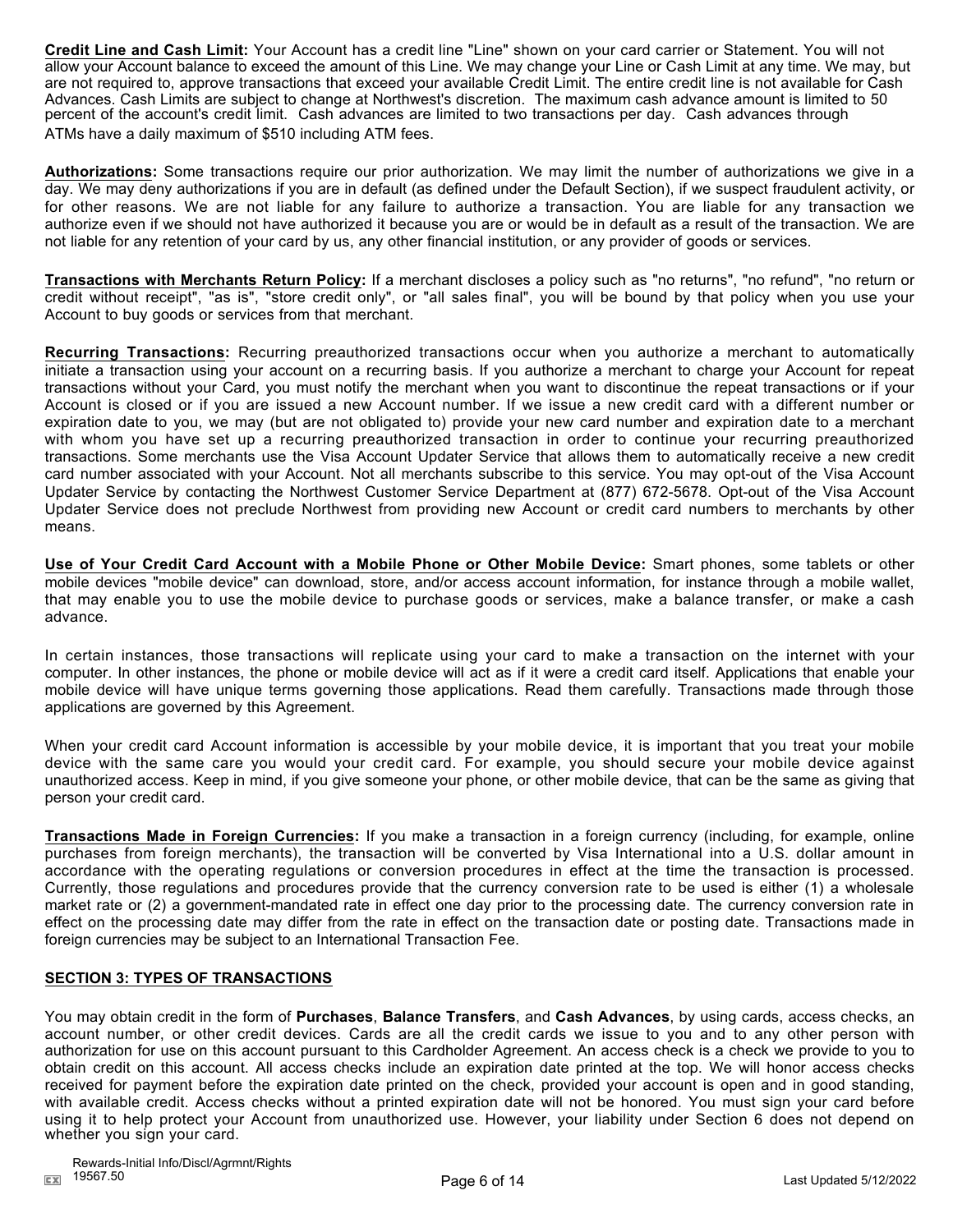**Purchases:** A purchase is use of your card or account number (including online, by phone, or through the use of an enabled mobile device) to:

- 1. buy or lease goods or services;
- 2. buy wire transfers from a non-financial institution "Wire Transfer Purchase";
- 3. make a transaction that is not otherwise a Cash Advance.

Purchases include Account Fees, as well as Transaction Fees and adjustments associated with any Purchase. This Agreement does not grant us a security interest in Purchases you charge to your Account.

**Balance Transfers:** A balance transfer is a transfer of funds to another creditor initiated by us at your request. A Balance Transfer does not include a transaction that is otherwise a Cash Advance. Balance Transfers include Transaction Fees and adjustments associated with any Balance Transfer.

**Cash Advances:** A cash advance is the use of your account for a loan in the following ways:

- 1. **Check Cash Advance:** by an access check "Check" you sign as drawer.
	- a. We may reject and return unpaid a Check you write because:
		- i. Your available Line or Cash Limit has been or would be exceeded by paying the Check at the time it is presented to us;
		- ii. The date of your Check has passed the expiration date or is more than six (6) months old;
		- iii. Your Check is post-dated. If a post-dated Check is paid, resulting in another Check being returned or not paid, we are not responsible;
		- iv. Your Account is blocked, closed or suspended;
		- v. Your Account is not activated;
		- vi. You are in default or would be if we paid the Check;
		- vii. Your signature or the payee's name or endorsement is missing on the Check; or
		- viii. The Check appears altered.
- 2. **Bank Cash Advance:** by loans accessed in the following manner:
	- a. **ATM Cash Advance:** at an automated teller machine;
	- b. **Over the Counter "OTC" Cash Advance:** at any financial institution (i.e., to obtain cash, money orders, wire transfers, or travelers checks), or at any non-financial institution (i.e., to obtain cash);
- 3. **Overdraft Protection:** by funds transfer to cover an overdraft on a deposit account which you have enrolled in this service.
	- a. We may choose not to cover an overdraft because:
		- i. Your available Line or Cash Limit has been or would be exceeded by the transfer of funds at the time the account is overdrafted;
		- ii. Your Account is blocked, closed or suspended;
		- iii. Your Account is not activated; or
		- iv. You are in default or would be if we completed the transfer of funds.

Cash Advances include Transaction Fees and adjustments associated with any Cash Advance.

All Bank Cash Advances are subject to the Credit Line. For more information on credit lines, please refer to the section titled *Credit Line and Cash Limit* within this Agreement.

#### **SECTION 4: FINANCE CHARGES**

**Grace Period:** We do not charge any periodic Finance Charges on your new Purchases if:

- 1. You pay your New Balance in full by your Payment Due Date; or
- 2. Your previous New Balance was zero or a credit balance.

There is no grace period for Cash Advances and Balance Transfers.

**Paying Interest:** Your due date is at least 25 days after the close of each billing cycle. We will not charge you any interest on purchases if you pay your entire balance by the due date each month. We will begin charging interest on cash advances and balance transfers on the transaction date.

**Billing Cycle:** A billing cycle is a time period that ends on a Statement Closing Date "Closing Date" determined by us and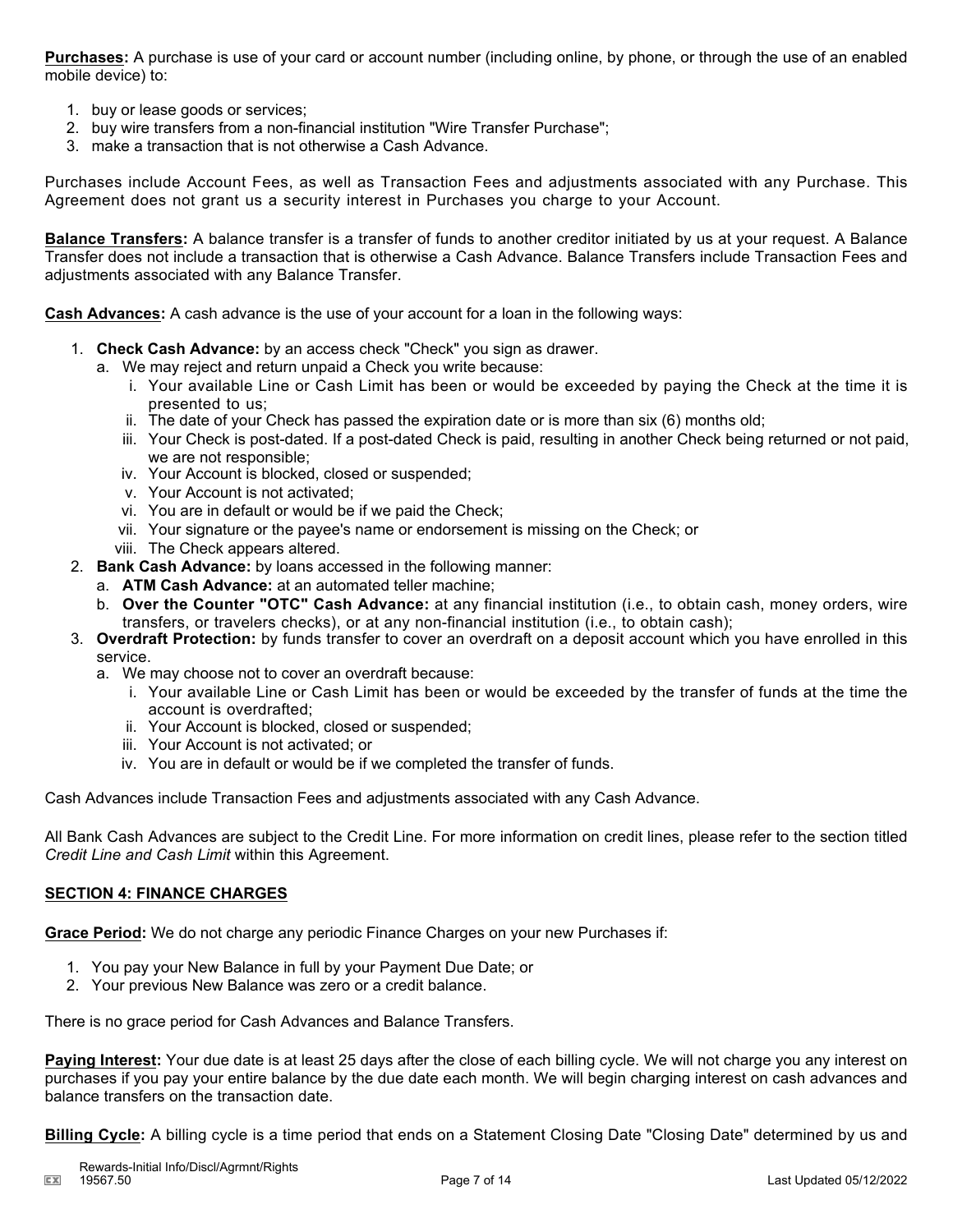begins on the day after the Closing Date of the previous billing cycle. Each monthly statement reflects a single billing cycle.

**Calculation and Billing of Interest Charges:** The Interest Charges for a billing cycle are computed by applying the Periodic Rate to the "average daily balance" of your account. To get the average daily balance, we take the beginning balance of your account each day, add any new purchases or cash advances, and subtract any payments, credits, non-accruing fees and unpaid interest charges. This gives us the daily balance. Then we add up all the daily balances for the billing cycle and divide the total by the number of days in the cycle. We do this calculation separately for each feature such as Purchases, Cash Advances, Balance Transfers or Promotional Balances.

**Periodic Rates and Annual Percentage Rates:** The Periodic Rates and the corresponding Annual Percentage Rates for your Account are listed on your Initial Disclosures. The Periodic Rate is the corresponding Annual Percentage Rate divided by twelve (12), rounded to the next highest hundred-thousandth of a percentage point.

**Variable Rate Information:** If you have a variable rate account, the variable rates listed in your Initial Disclosures are determined by adding a Margin listed in your Initial Disclosures to an Index. The Index is the prime rate published in the Money Rates Section of *The Wall Street Journal* in effect on the tenth day of each calendar month "the Index Date(s)". The variable Periodic Rates and corresponding Annual Percentage Rates will increase if the Index increases or decrease if the Index decreases. The changes to these variable rates will become effective on the first day of the calendar month following an index published before the 10th day of the previous month. An index change published after the 10th of the month will change on the first day of the month after the next calendar month. An increase to your periodic Rate and corresponding Annual Percentage Rate will increase the amount of Finance Charges on your Account and may increase your Minimum Payment Due.

**Fixed Rate Information:** If you have a fixed rate account, the periodic rate used to compute the finance charge for Credit Purchases and Cash Advances and the corresponding "Annual Percentage Rate" are outlined in your Initial Disclosures.

**Changes in Rates:** Your APR may be reviewed from time to time and we may, at any time, choose to modify your rate. If we modify your rate, we will provide you with written notice at least forty-five (45) days in advance. Any changes in these terms, including, changes in the Annual Percentage Rate and the periodic rate shall be effective with respect to any balances then outstanding as well as to future Credit Purchases and Cash Advances.

**Promotional Rates and Fees:** Promotional or Introductory Offers are temporary APRs "Promotional or Introductory Rates" or transaction fees "Promotional or Introductory Fees" that are offered on certain qualifying new transactions for a specified period of time. Each Offer will appear on your credit card statement after the first qualified new transaction for that Offer. If you revolve your balance to take advantage of a Promotional or Introductory Offer, all transactions and balances, including purchases, will be charged interest.

**Rates for Protected Balances:** When an interest rate change for new transactions is applied to your account, any existing balances of that type will be identified as Protected Balances on your statement. These Protected Balances generally are kept at their current APR until the balances are paid in full.

**Minimum Purchase Finance Charge:** Whenever the Purchase balance is subject to a periodic Finance Charge, we will charge the greater of that periodic Finance Charge or the Minimum Finance Charge for Purchases shown in your Initial Disclosures.

**Cash Advance and Balance Transfer Fees:** For each Cash Advance, we will charge the Cash Advance Fees shown on your Initial Disclosures, rounded to the next highest cent, and add the fee to the Cash Advance balance on the transaction date. Balance Transfers and Promotional Balances will also incur these Cash Advance Fees unless we state otherwise in our offer.

### **SECTION 5: FEES AND OTHER CHARGES**

We may charge the following fees and other charges on your account. These fees may or may not be applicable. See your Initial Disclosures for specific fee amounts for your account.

- 1. **Balance Transfer Fee:** A Balance Transfer Fee will be assessed for each creditor that we pay off with this account.
- 2. **Annual Fee:** If an Annual Fee applies to your Account, it will be assessed each year in the month of account opening. If this fee applies to your account, it will be assessed if your account is open or if you maintain a balance, whether or not you have active charging privileges.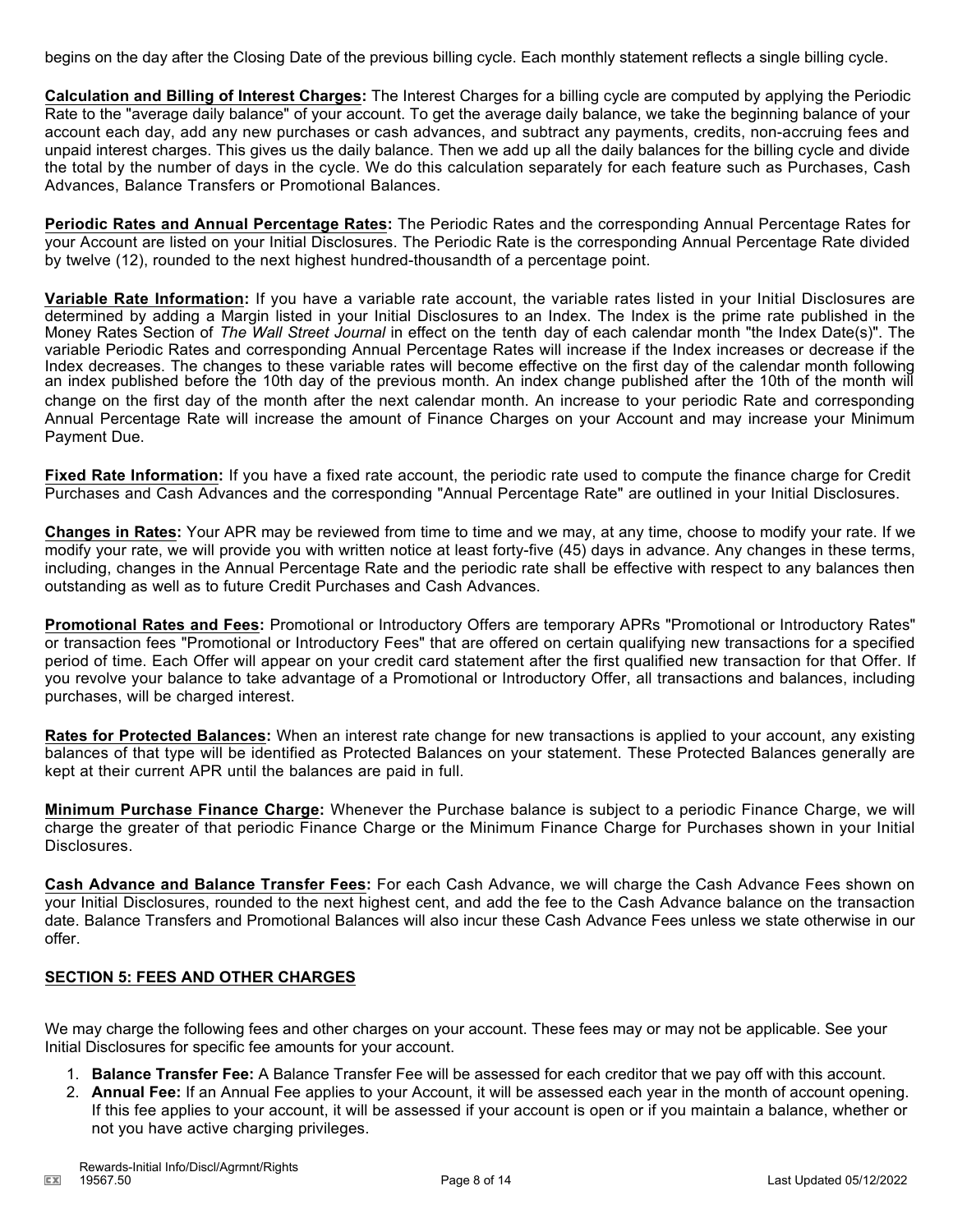- 3. **Late Fee:** A Late Fee will be assessed if the Total Minimum Payment Due shown on your monthly statement is not received by us on or before its Payment Due Date. The Late Fee will not exceed the Total Minimum Payment Due immediately prior to assessment of the fee.
- 4. **Over limit Fee:** Each time you attempt to make a charge which results in your outstanding balance (including pending authorizations) exceeding your credit line, Northwest Bank may choose to approve or deny the transaction at our own discretion. An Over Limit fee may apply if these transactions are approved. The Over Limit Fee will not exceed the Total Minimum Payment Due immediately prior to assessment of the fee.
- 5. **Returned Payment Fee:** A Returned Payment Fee will be assessed for any payment on your Account that is returned unpaid. The Returned Payment Fee will not exceed the Total Minimum Payment Due immediately prior to assessment of the fee, and will never exceed the amount of the payment being returned.
- 6. **Stop Payment Fee:** A Stop Payment Fee will be assessed for any request made to stop payment on a Check unless we have posted the Check to your Account before your request.
- 7. **Copy Charge:** A Copy Charge will be assessed if you request a copy of a Statement, sales draft, Check, or other record of your Account, other than a request related to a billing dispute you may assert against us, pursuant to applicable law.
- 8. **Research Fee:** A Research Fee will be assessed for our time researching something requested on your Account, other than for a billing dispute you may assert against us, pursuant to applicable law.
- 9. **Telephone Transfer Fee:** A Telephone Transfer Fee will be assessed for Telephone Payments processed by a Customer Service Representative.
- 10. **Express Mail Fee:** An Express Mail Fee will be assessed if you request rush delivery of a card.

**Fee Amounts:** The amount of applicable Fees on your Account are listed on your Initial Disclosures and added to the Purchase balance of the Account on the date they are assessed.

#### **SECTION 6: YOUR LIABILITY**

**Liable Parties:** All persons who initially or subsequently request, are granted, accept, guarantee or use the account are individually and together responsible for any total outstanding balance. You will be liable for the full balance due on the Account whether or not your name appears on the Statement. If you are responsible to pay any total outstanding balance, we may refuse to release you from liability until all of the cards, access checks, and other credit devices outstanding under the account have been returned to us and you repay us the total outstanding balance owed to us under the terms of this Agreement.

**Other Users of the Account:** If you are not a Liable Party and you use this Account, you are liable for each transaction you make on the Account plus any Finance Charges, Other Fees and Charges and expenses provided in this Agreement and related to such transactions. If you are an Authorized User (as defined in Section 8), your liability does not relieve any Liable Party under this Agreement from liability for the Authorized User's transactions until paid.

### **SECTION 7: YOUR PAYMENTS**

**Promise to Pay:** You promise to pay us the amounts of all Transactions on your Account for which you are liable under Section 6 or by law, which includes all Purchases, Balance Transfers, and Cash Advances. You also promise to pay us all the amounts of interest charges, fees, and any other transactions charged to your account.

**Payments to Your Account:** You must pay each month at least the Total Minimum Payment Due shown on your monthly statement by its Payment Due Date. Payments must conform to the requirements set out on that monthly statement; these requirements may vary without prior notice. You may pay the entire amount you owe us at any time. Payments made in any billing cycle that are greater than the Total Minimum Payment Due will not affect your obligation to make the next Total Minimum Payment Due. If you overpay or if there is a credit balance on your account, we will not pay interest on such amounts. We may reject payments that are not drawn in U.S. dollars and those drawn on a financial institution located outside of the United States. If we choose to accept payments made in foreign currency or checks drawn on non-U.S. financial institutions, we may impose service and collection charges. Our determination of service and collection charges will be final. We are not required to accept any payment that we deem to require special handling. Generally, credits to your account, such as those generated by merchants or by person-to-person money transfers, are not treated as payments and will not reduce your Total Minimum Payment Due.

**Total Minimum Payment Due:** You may pay your total outstanding balance at any time. Each billing cycle, you must pay at least the Total Minimum Payment Due shown on your monthly statement by its Payment Due Date. The Total Minimum Payment Due will always equal at least \$25.00. Subject to this limitation, your Total Minimum Payment Due is calculated as the sum of the following, rounded up to the nearest dollar: (1) 2.0% of the New Balance (2) any Over Limit Amount (3) any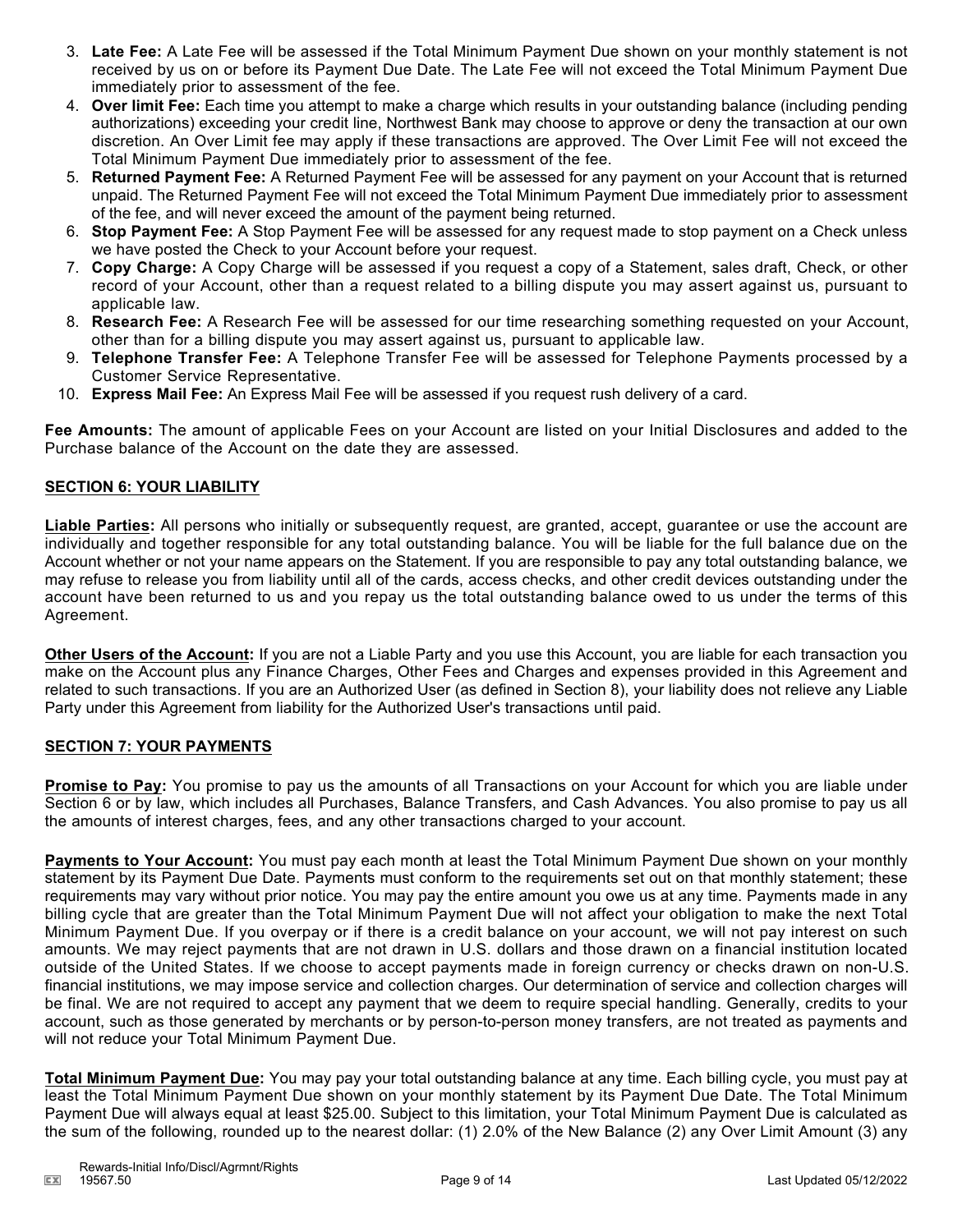Past Due Amount. The Total Minimum Payment Due will not be greater than your New Balance Total. If a payment is credited to your account but is returned unpaid in a later billing cycle, we will recalculate the Total Minimum Payment Due for the billing cycle in which the payment was originally credited.

**When Your Payment Will Be Credited to Your Account:** Payments may be made using various methods. The guidelines for posting your payments are as follows:

#### 1. **Payment Sent Via U.S. Mail**

- a. Payments will be posted on the date they are received if they meet all of the following criteria:
	- i. Payment is received by 5 p.m. local time at the address shown on the remittance slip on the front of your monthly statement;
	- ii. Payment is paid with a check drawn in U.S. dollars on a U.S. financial institution or a U.S. dollar money order; and
	- iii. Payment is sent in the return envelope with only the bottom portion of your statement accompanying it.
- b. Payments received after 5 p.m. local time at the remittance address on any day including the Payment Due Date, but that otherwise meet the above requirements, will be posted on the following business day.
- c. Payments that do not meet the above criteria may be delayed up to five days.

#### 2. **Payments Made in Any of Our Branch Locations**

- a. The posting date for payments made in any of our branch locations will be the date they are received when they are made prior to closing.
- 3. **Payments Made Online or by Phone**
	- a. Payments made directly on our website or by phone before 5 p.m. will be posted on the date they are made.
	- b. Payments made directly on our website or by phone after 5 p.m. will be posted on the following business day.
- 4. **Payments Made via a Third Party Bill Payer Service**
	- a. Payments made using a third party Bill Payer Service may be received via ACH or physical check. These will be posted accordingly. **NOTE:** That physical checks mailed by a Bill Payer do not meet all of the above criteria for Mail Payments and will be treated as a non-conforming payment.

**ACH Payments:** We process most payment checks electronically. We use the information on your check to create an electronic funds transfer. Each time you send a check, you authorize a one-time electronic funds transfer. You also authorize us to process your check as a check or paper draft, as necessary. Funds may be withdrawn from your account as soon as the same day we receive your payment. You will not receive your cancelled check because we are required to destroy it. We will retain an electronic copy.

**How We Allocate Your Payments:** Payments are allocated to posted balances. If your account has balances with different APRs, we will allocate the amount of your payment equal to the Total Minimum Payment Due to the lowest APR balances first. Payment amounts in excess of your Total Minimum Payment Due will be applied to balances with higher APRs before balances with lower APRs.

**Other Payment Terms:** We can accept late payments, partial payments, or payments with any restrictive writing without losing any of our rights under this Agreement. This means that no payment, including those marked with paid in full or with any other restrictive words, shall operate as an accord and satisfaction without the prior written approval of one of our senior officers. You may not use a postdated check to make a payment. If you do postdate a payment check, we may elect to honor it upon presentment or return it uncredited to the person that presented it, without in either case waiting for the date shown on the check. We are not liable to you for any loss or expense arising out of the action we elect to take.

**Default:** Your Account is in default if you fail to comply with any of the terms of this Agreement including, incompetency, bankruptcy, insolvency, fraud, misrepresentation and in the event of your death. If you are in default, we may close your Account without notice, and you must immediately pay your unpaid balance. To the extent not prohibited by law, if you are in default, you will pay our collection costs, attorney fees (including allocated costs for attorneys who are employed by us), court costs and all other expenses of enforcing our rights under this Agreement.

## **SECTION 8: OTHER IMPORTANT INFORMATION**

**Change of Personal Information:** You will notify us in writing immediately if you change your name, address or home or business telephone number. If you need to do so, please write to: Northwest Bank, Credit Card Programs, PO Box 788, Warren, PA 16365. We may also change your address if so notified by the U.S. Post Office.

**Authorized Users:** If you permit any person to use your card, access checks, account number, or other credit device with the authorization to obtain credit on your account, you will be liable for all transactions made by that person including transactions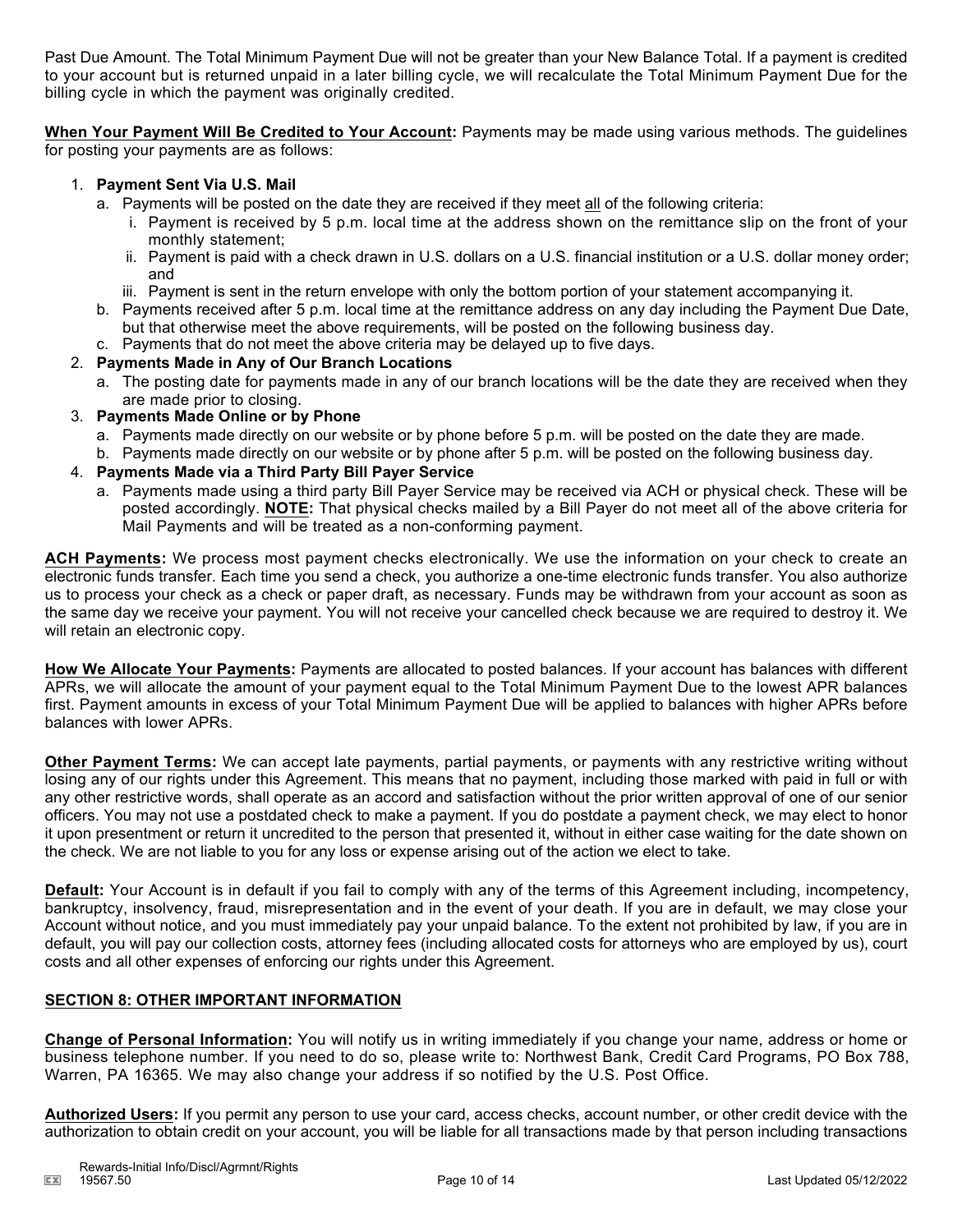for which you may not have intended to be liable, even if the amount of those transactions causes a credit line to be exceeded. Authorized users of this account may have the same access to information about the account and its users as the account holders. We may send account materials (cards, statements and notices) to any liable party, and that person will be responsible for delivering those materials to the other liable parties and authorized users. Notice to any of you will be considered notice to all of you. You may allow authorized users on your account in the following ways: (1) by notifying us that you want someone added to your account as an authorized user; (2) by lending or otherwise intentionally making your card, account number, or credit device accessible to another; or (3) by any other ways in which you would be legally considered to have allowed another to use your account or to be legally prevented from denying that you did so. You must think carefully before you allow anyone to become an authorized user. By doing so, you authorize the person to use your account to the same extent you can, including but not limited to making any Purchases, Balance Transfers, Cash Advances, and allowing others to use your account. Your account does not permit you to limit the nature or amount of authority you give to any authorized user and you will not attempt to do so. An authorized user's authority will continue until you notify us that you are terminating the authority and you physically retrieve the card or other credit device.

**Credit Information:** We may periodically review your credit standing by obtaining information from credit reporting agencies and others concerning your accounts. You will provide updated financial information upon our request. In addition, we may report information about you to credit reporting agencies. You have the right to dispute the accuracy of information we have reported. If you believe we have furnished inaccurate or incomplete information about you or your account to a credit reporting agency, write to us at: Northwest Bank, Credit Card Programs, PO Box 788, Warren, PA 16365. Please include your name, address, Account number, telephone number, social security number and a brief description of the problem. If available, please include a copy of the credit report in question.

**Closing Your Account:** We may suspend or close your account or otherwise terminate your right to use your account. We may do this at any time and for any reason. We may elect to not honor any access check which is written after the expiration date printed on that check. You may close your account at any time by notifying us in writing or by telephone. Your obligations under this Agreement continue even after the account is closed. You must destroy all cards, access checks or other credit devices on the account when the account is closed.

When your account is closed, you must contact anyone authorized to charge transactions to your account, such as internet service providers, health clubs or insurance companies. These transactions may continue to be charged to your account until you change the billing. Also, if we believe you have authorized a transaction or are attempting to use your account after you have requested to close the account, we may allow the transaction to be charged to your account.

**Stopping Payment on Checks:** To stop payment of a check you write against your account, you must call us at the Customer Service number shown on your Statement with all the following information; the exact dollar amount of the Check; the Check number; your Account number; the name of the party to whom the Check was written; and the name of the person who signed the Check. We will stop payment on the Check if we receive your stop payment request by the business day before the day we pay your Check. The date we pay the Check may be before the date it posts to your Account. The stop payment order will remain effective for six (6) months. Any request for a stop payment will be subject to a Stop Payment Fee. You may write us to cancel the order at any time. If you need to do so, please write to: Northwest Bank, Credit Card Programs, PO Box 788, Warren, PA 16365.

**Lost or Stolen Cards and Checks:** If your Card or Checks are lost or stolen, or if you think your Account is being used without your permission, you must notify us immediately by calling the "Lost or Stolen Card" number on your Statement.

**Unauthorized Use of Your Account:** Please notify us immediately of the loss, theft, or possible unauthorized use of your account toll free, at: (888) 999-3359 or (531) 233-6393.

**Dispute Assistance:** If you disagree with a transaction on your Statement or have a dispute with a merchant as a result of the transaction, you will provide information or assistance we reasonably request. Otherwise, you will pay us for any resulting loss we have unless we are prohibited by applicable law from holding you liable for our loss.

**Reservations:** When using your Account to make travel or lodging reservations, obtain the merchant's cancellation policy and follow it if you cancel. If you cancel, obtain the merchant's cancellation number that it is required to give you. The merchant may charge you for a cancelled transaction unless you can provide us with the merchant's cancellation number.

**Benefits:** We may offer you certain benefits and services with your account. Any benefits or services are not a part of this Agreement, but are subject to the terms and restrictions outlined in any official documents provided to you from time to time by or on behalf of Northwest Bank. We may adjust, add, or delete benefits and services at any time and without notice to you.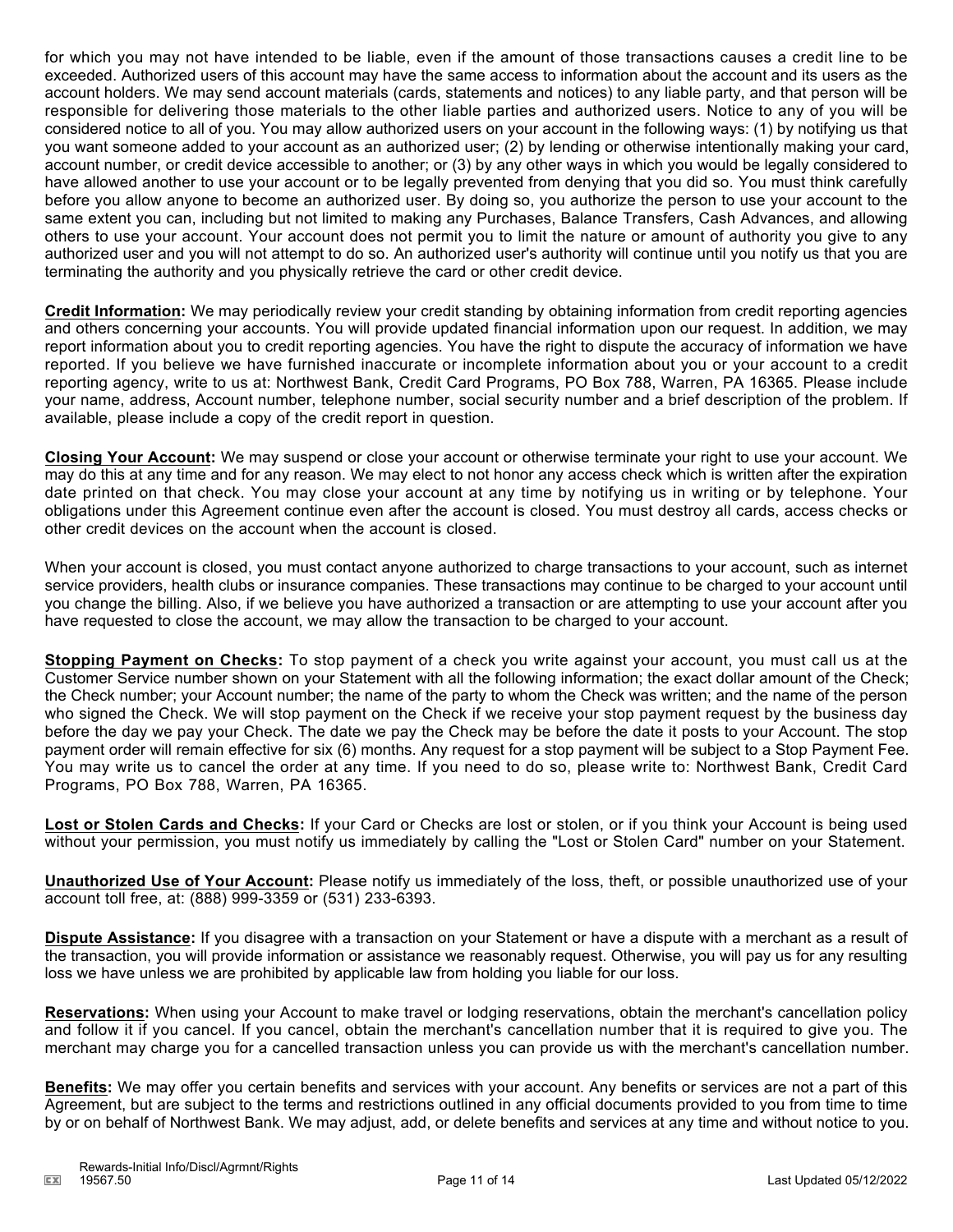**Monitoring and Recording Phone Calls:** You consent to and authorize Northwest Bank, any of its affiliates, or its marketing associates to monitor and/or record any of your telephone conversations with our representatives or the representatives of any of those companies. Where you have provided a cell phone number directly to us, or placed a cell phone call to us, you consent and agree to accept collection calls to your cell phone from us. For any telephone or cell phone calls we place to you, you consent and agree that those calls may be automatically dialed and/or use recorded messages.

**Right to Sell Your Account:** We may at any time, and without notice to you, sell, assign or transfer your account, any amounts due on your account, this Agreement, or our rights or obligations under your account or this Agreement to any person or entity. The person or entity to whom we make any such sale, assignment or transfer shall be entitled to all of our rights and shall assume our obligations under this Agreement, to the extent sold, assigned or transferred.

**Enforceability:** Our failure to exercise any of our rights under this Agreement will not waive any of our rights in the future. If any terms of this Agreement are found to be unenforceable; all other provisions will remain in full force.

### **SECTION 9: REGULATIONS AND GOVERNING LAW**

**Regulation Z Initial Disclosure:** You acknowledge receiving from us your Initial Disclosures required by Truth-in-Lending Regulation Z and agree that terms contained in your Initial Disclosures apply to your use of the card.

**Governing Law: THIS AGREEMENT IS GOVERNED BY APPLICABLE PENNSYLVANIA AND FEDERAL LAW.** This Agreement is made in Pennsylvania and we extend credit to you from Pennsylvania. This Agreement is governed by the laws of the State of Pennsylvania (without regard to its conflict of laws principles) and by any applicable federal laws.

**Ohio Residents:** Ohio anti-discrimination laws require creditors to make credit equally available to all creditworthy customers and that credit reporting agencies maintain separate credit histories on individuals upon request. The Ohio Civil Rights Commission administers these laws.

**New York Residents:** Northwest Bank may obtain at any time your credit reports for any legitimate purpose associated with the account or the application or request for an account including but not limited to reviewing, modifying, renewing and collecting on your account. On your request, you will be informed if such a report was ordered. If so, you will be given the name and address of the consumer-reporting agency furnishing the report. New York residents may contact the New York state department of financial services by telephone at (800) 342-3736 or visit its website www.dfs.ny.gov for free information on comparative credit card rates, fees and grace periods.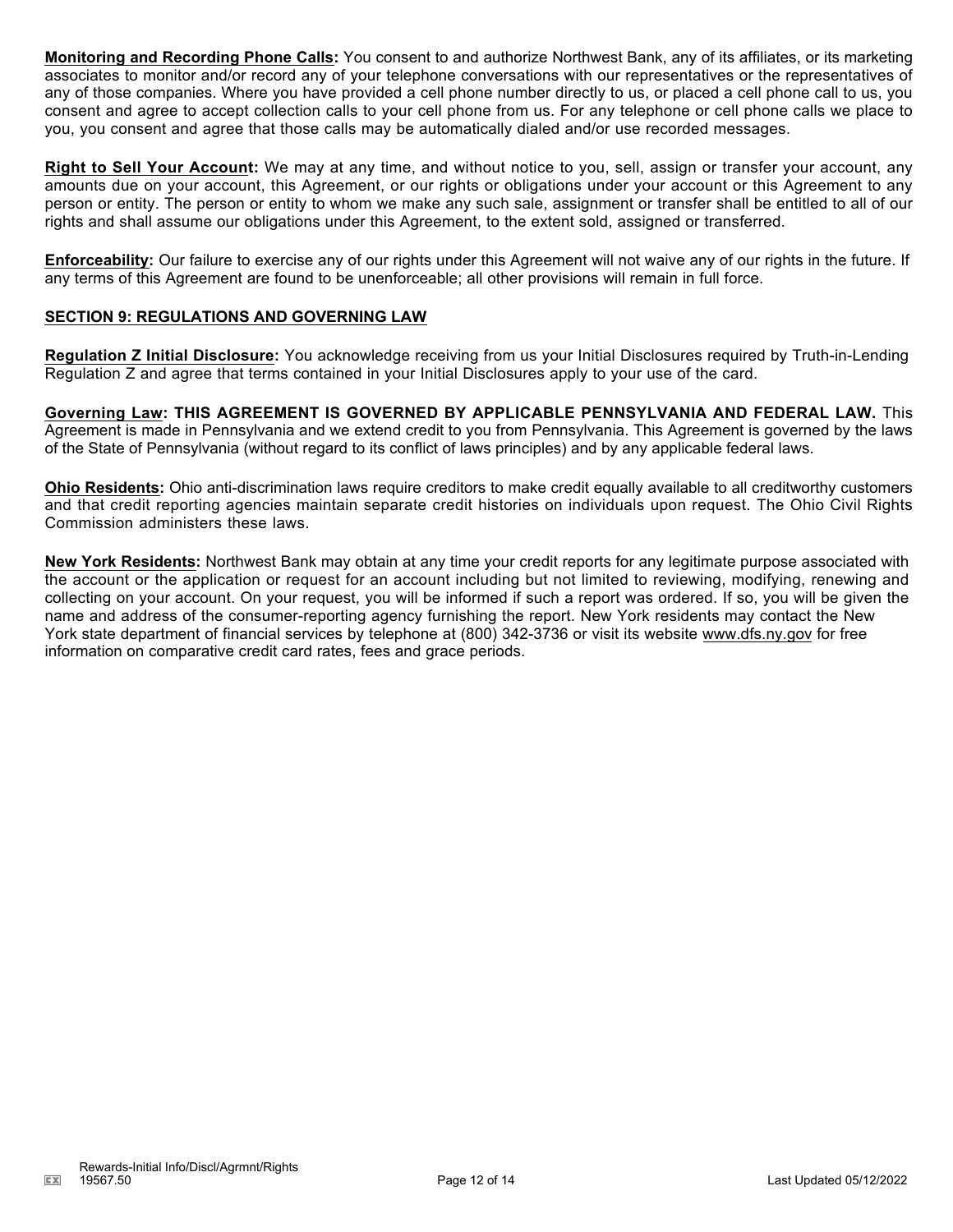# **YOUR BILLING RIGHTS: KEEP THIS DOCUMENT FOR FUTURE USE**

### **This notice tells you about your rights and our responsibilities under the Fair Credit Billing Act.**

### **What To Do If You Find A Mistake On Your Statement**

If you think there is an error on your statement, write to us at: Northwest Bank P.O. Box 2087 Omaha, NE 68103-2087 You may also contact us on the Web: www.northwest.com. Log in to Northwest Internet Banking and go to the credit card portal.

#### **In your letter, give us the following information:**

- Account information: Your name and account number.
- Dollar amount: The dollar amount of the suspected error.
- Description of problem: If you think there is an error on your bill, describe what you believe is wrong and why you believe it is a mistake.

#### **You must contact us:**

- Within 60 days after the error appeared on your statement.
- At least 3 business days before an automated payment is scheduled, if you want to stop payment on the amount you think is wrong.

You must notify us of any potential errors in writing or electronically. You may call us, but if you do we are not required to investigate any potential errors and you may have to pay the amount in question.

#### **What Will Happen After We Receive Your Letter**

#### **When we receive your letter, we must do two things:**

- 1. Within 30 days of receiving your letter, we must tell you that we received your letter. We will also tell you if we have already corrected the error.
- 2. Within 90 days of receiving your letter, we must either correct the error or explain to you why we believe the bill is correct.

#### **While we investigate whether or not there has been an error:**

- We cannot try to collect the amount in question, or report you as delinquent on that amount.
- The charge in question may remain on your statement, and we may continue to charge you interest on that amount.
- While you do not have to pay the amount in question, you are responsible for the remainder of your balance.
- We can apply any unpaid amount against your credit limit.

#### **After we finish our investigation, one of two things will happen:**

- If we made a mistake: You will not have to pay the amount in question or any interest or other fees related to that amount.
- If we do not believe there was a mistake: You will have to pay the amount in question, along with applicable interest and fees. We will send you a statement of the amount you owe and the date payment is due. We may then report you as delinquent if you do not pay the amount we think you owe.

If you receive our explanation but still believe your bill is wrong, you must write to us within 10 days telling us that you still refuse to pay. If you do so, we cannot report you as delinquent without also reporting that you are questioning your bill. We must tell you the name of anyone to whom we reported you as delinquent, and we must let those organizations know when the matter has been settled between us.

If we do not follow all of the rules above, you do not have to pay the first \$50 of the amount you question even if your bill is correct.

#### **Your Rights If You Are Dissatisfied With Your Credit Card Purchases**